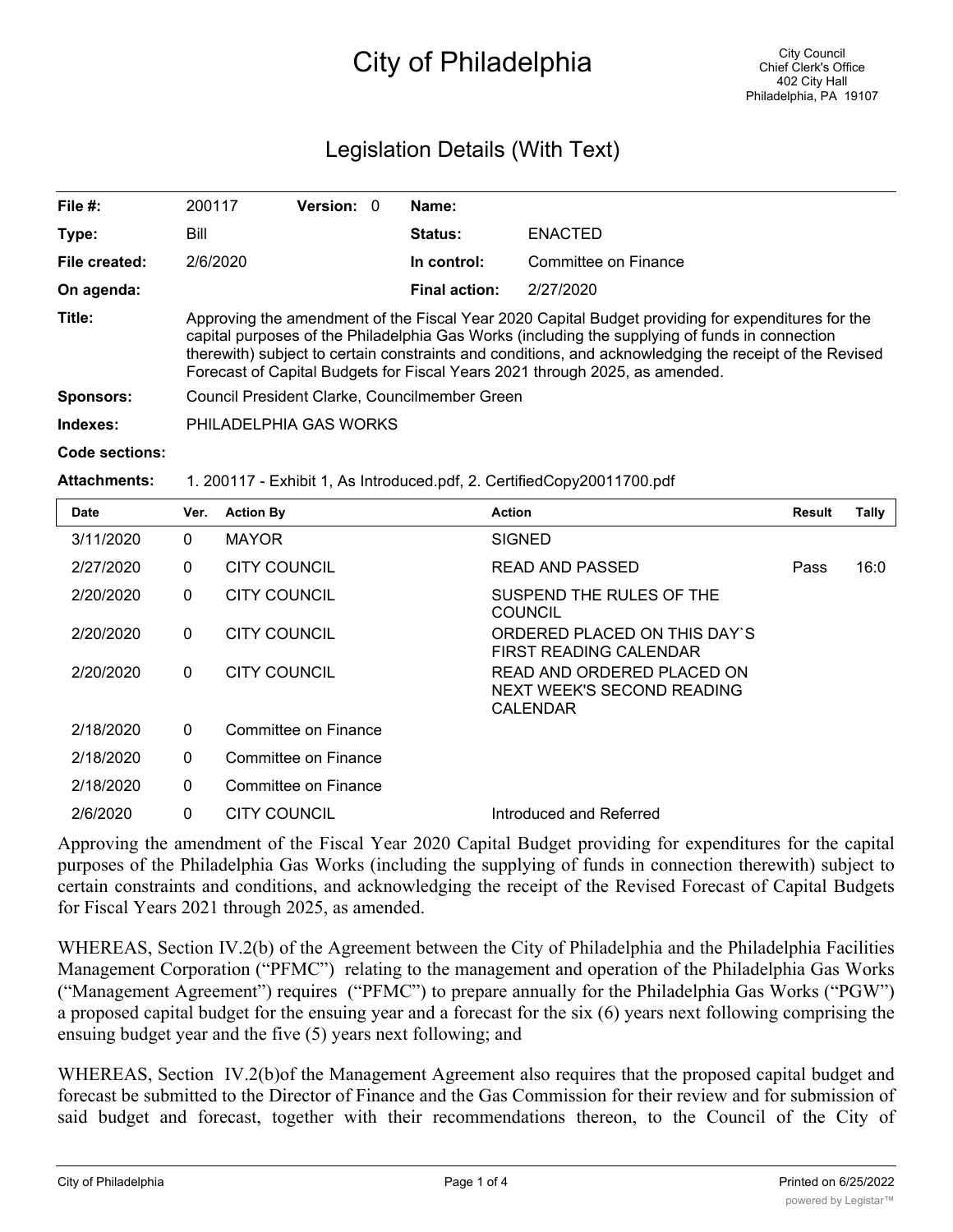Philadelphia ("City Council") for its approval; and

WHEREAS, Section IV.2(b) of the Management Agreement further requires that the proposed capital budget and forecast include a showing of the amounts needed and how the funds required are to be supplied as between funds generated within the business through charges to customers or otherwise and funds to be obtained through capital loans ("Financing Plan"); and

WHEREAS, Section IV.2(c) of the Management Agreement requires that all PGW expenditures be made pursuant to approved budgets; and

WHEREAS, PGW filed with the Philadelphia Gas Commission ("Gas Commission") on January 2, 2019 a proposed Fiscal Year ("FY") 2020 Capital Budget of One Hundred Forty-Nine Million Six Hundred Fifty-Six Thousand Dollars (\$149,656,000) ("FY 2020 Capital Budget" or "Budget") and a Five Year Forecast of Capital Budgets ( FY 2021 - FY 2025) ("Forecast"); and

WHEREAS, the Gas Commission's review of the Budget in its FY 2020 Budgets/Oversight Proceeding culminated in deliberations taken at a public meeting held on April 9, 2019 at which the Gas Commission endorsed a proposed FY 2020 Capital Budget in an amount not to exceed One Hundred Twenty-Seven Million Seven Hundred Eight Thousand Dollars (\$127,708,000) including a revised Financing Plan and revised Forecast with related constraints and conditions related thereto; and

WHEREAS, on May 8, 2019, PGW filed with the Gas Commission a FY 2020 Compliance Capital Budget of One Hundred Twenty-Seven Million Seven Hundred Eight Thousand Dollars (\$127,708,000) including its revised Financing Plan and revised Forecast; and

WHEREAS, on July 24, 2019, the Mayor approved Bill No. 190385, wherein City Council approved the foregoing FY2020 Compliance Capital Budget; and

WHEREAS, on May 6 2019, PGW submitted a proposed amendment that would increase the FY 2019 Capital Budget by Six Hundred Fifty Thousand Dollars (\$650,000) ("Amendment 1") so as to allow for the reauthorization of a certain line item originally included in the FY 2018 Capital Budget that was to expire on August 31, 2019; and

WHEREAS, on August 6, 2019, PGW submitted a request for a further proposed amendment that would increase the FY 2019 Capital Budget by Six Hundred Forty-Nine Thousand Dollars (\$649,000) ("Amendment 2") so as to allow for the reauthorization of an additional FY 2018 Capital Budget line item that was to expire on August 31, 2019

WHEREAS, on September 10, 2019, PGW revised its initial filings to specifically request that both budget reauthorizations be applied to the FY 2020 Capital Budget, to avoid any conflict with budget reauthorization filing deadlines contained in the Capital Program Protocols ("Final Amendment"); and

WHEREAS, the Gas Commission's review of the proposed Final Amendment culminated in deliberations taken at a public meeting held on November 12, 2019, whereupon the Gas Commission endorsed amendments to the FY 2020 Capital Budget adding One Million Two Hundred Ninety-Nine Thousand Dollars (\$1,299,000), thereby increasing the total Budget to an amount not-to-exceed One Hundred Twenty-Nine Million Seven Thousand Dollars (\$129,000,007) with related constraints and conditions; and

WHEREAS, on November 15, 2019 PGW filed with the Gas Commission an Amended FY 2020 Compliance Capital Budget of One Hundred Twenty-Nine Million Seven Thousand Dollars (\$129,000,007) ("Amended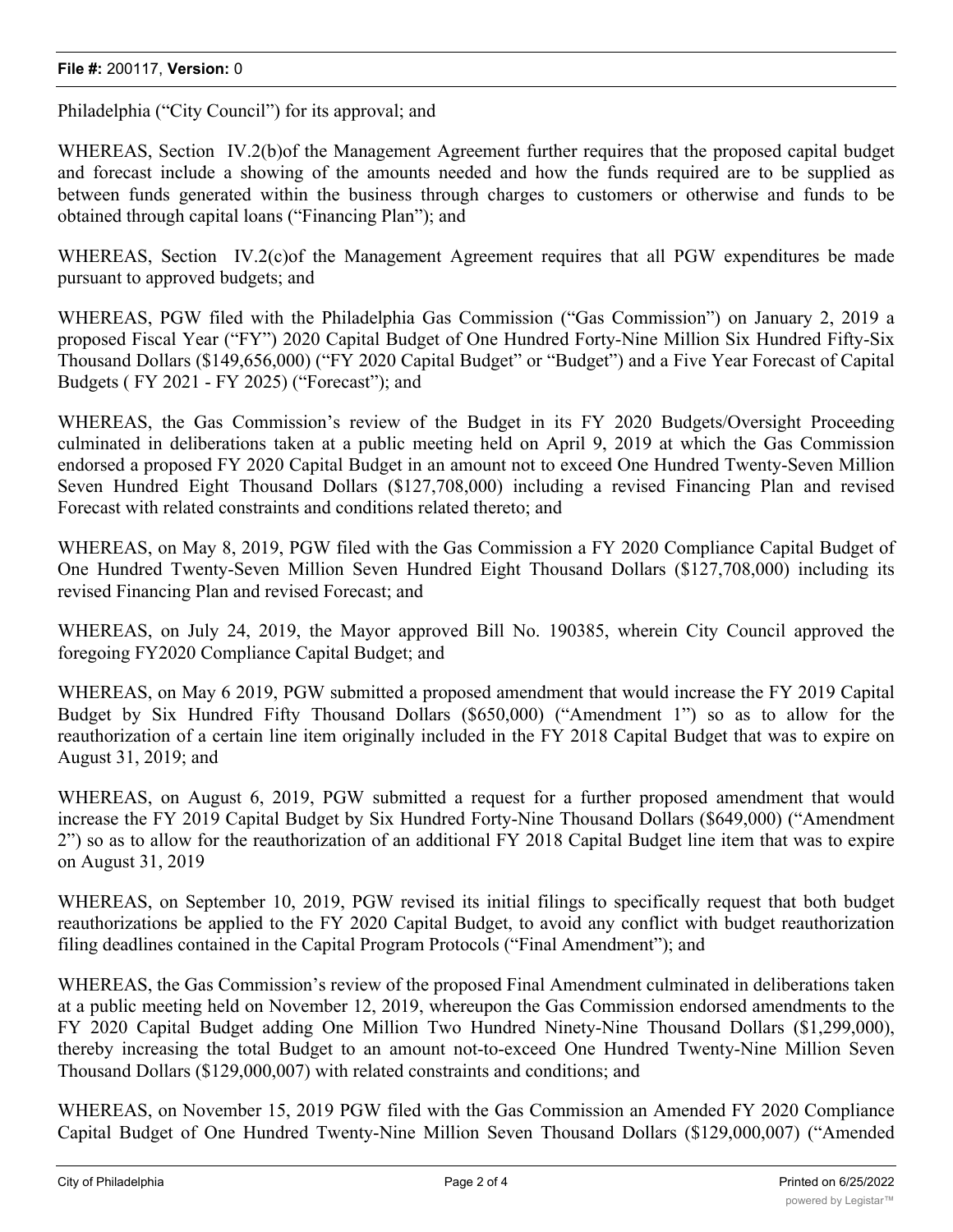Compliance Budget"), a revised Financing Plan and a revised Forecast; and

WHEREAS, City Council seeks to provide for evolving capital needs and related expenditures of PGW by incorporating the Gas Commission endorsed amendment to the FY 2020 Capital Budget reflected in Exhibit 1 hereto; now, therefore,

*THE COUNCIL OF THE CITY OF PHILADELPHIA ORDAINS:*

SECTION 1. Approval and Acknowledgment

Pursuant to the provisions of Section IV.2(b)and IV.2(c) of the Management Agreement, the Council:

- A. does hereby approve the Fiscal Year ("FY") 2020 Capital Budget for the Philadelphia Gas Works ("PGW") in total amount not exceeding One Hundred Twenty-Nine Million Seven Thousand Dollars (\$129,000,007) as reflected in the Amended FY 2020 Compliance Capital Budget and associated revised Financing Plan, subject to the provisions of Section 3-6 of this Ordinance; and
- B. does hereby acknowledge receipt of PGW's Revised Forecast of Capital Budgets for FY 2021 FY 2025.

## SECTION 2. Spending Authorization

The amounts shown in the approved Amended FY 2020 Compliance Capital Budget ("Amended Compliance Budget") are hereby authorized for the purposes shown and shall be available for expenditure as of FY 2020 defined as September 1, 2019 through August 31, 2020 in an aggregate amount not to exceed One Hundred Twenty-Nine Million Seven Thousand Dollars (\$129,000,007) as reflected in the Amended FY 2020 Compliance Capital Budget and subject to the provisions of Sections 3-5 of this Ordinance. The Amended Compliance Budget (including the revised Financing Plan) is attached as Exhibit 1.

SECTION 3. Constraints and Conditions - Capital Program Protocols

During the lifespan of the line items in the approved FY 2020 Amended Compliance Budget, as a condition of approval, PGW shall adhere to the "Capital Program Protocols" ("Protocols") adopted by the Gas Commission on April 9, 2019. Said Protocols are incorporated herein by reference.

SECTION 4. Constraints and Conditions - Line Item Transfer Exclusions

Except as necessitated by Emergency Circumstances as set forth in the Protocols at Part 1 - Subpart I.3, the following line items shall be unavailable as a source of spending authority in transfer transactions:

- A. Replace/Add Shutoff Valve at LNG Tank Passyunk (#53-02-1-01) (\$650,000); and
- B. Relocate LNG Switchgear at Passyunk (#52-02-2-03) (\$649,000).

SECTION 5. Constraints and Conditions - Line Item Lifespan

Spending authority for the following line items shall expire as of August 31, 2020: